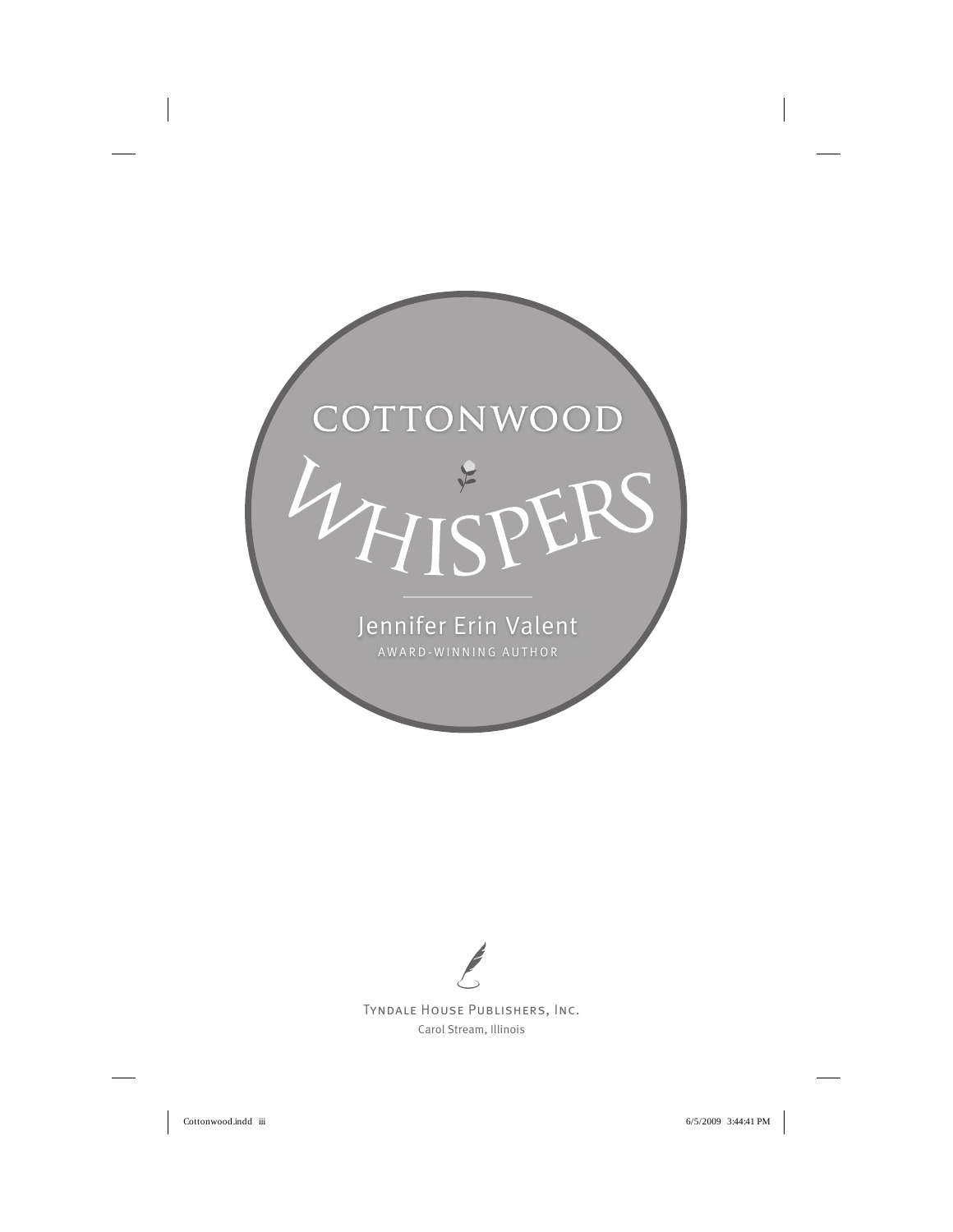Visit Tyndale's exciting Web site at www.tyndale.com

Visit Jennifer Erin Valent's Web site at www.jennifervalent.com

*TYNDALE* and Tyndale's quill logo are registered trademarks of Tyndale House Publishers, Inc.

*Cottonwood Whispers*

Copyright © 2009 by Jennifer Erin Valent. All rights reserved.

Cover photo of trees by shoreline copyright © by Jupiterimages. All rights reserved.

Cover photo of woman copyright © by Masterfile. All rights reserved.

Author photo copyright © 2008 by Melody Smith. All rights reserved.

Designed by Dean H. Renninger

Edited by Sarah Mason

Published in association with the Books & Such Literary Agency, 52 Mission Circle, Suite 122, PMB 170, Santa Rosa, CA 95409-5370, www.booksandsuch.biz.

This novel is a work of fiction. Names, characters, places, and incidents either are the product of the author's imagination or are used fictitiously. Any resemblance to actual events, locales, organizations, or persons living or dead is entirely coincidental and beyond the intent of either the author or the publisher.

#### **Library of Congress Cataloging-in-Publication Data**

```
Valent, Jennifer Erin.
Cottonwood whispers / Jennifer Erin Valent.
  p. cm.
ISBN 978-1-4143-3326-7 (pbk.)
I. Title.
PS3622.A4257C67 2009
813′.6—dc22 2009016462
```
Printed in the United States of America

15 14 13 12 11 10 09 7 6 5 4 3 2 1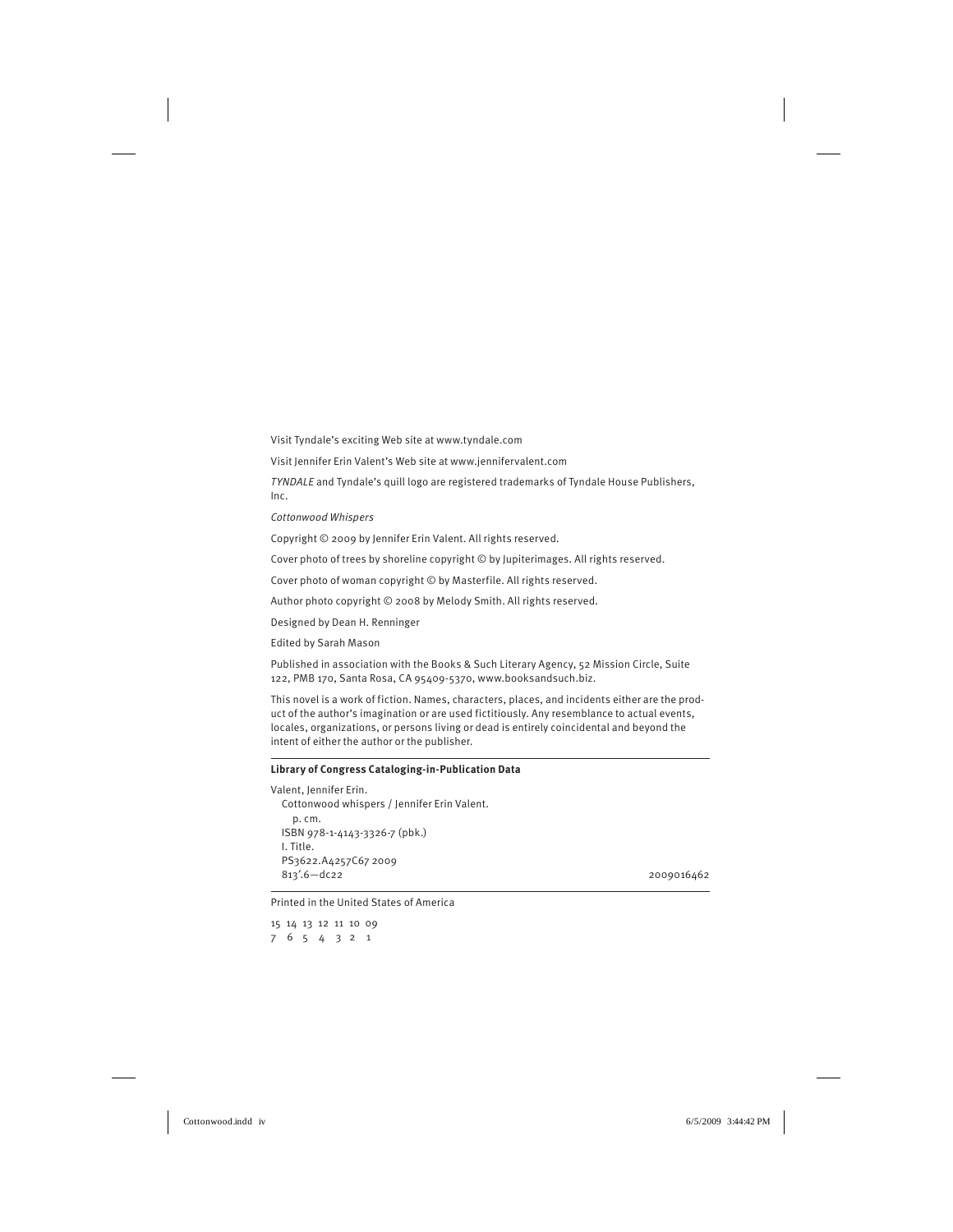## Praise for Jennifer Erin Valent's *Fireflies in December*

" Valent's debut is both heartwarming and handwringing . . . [and] the cast of characters is rich." *—Publishers Weekly*, starred review

" Winner of the Christian Writers Guild's 2007 Operation First Novel contest, Valent has created a darkly evocative historical novel that boldly explores the divisive effects of unreasoning hatred, greed, and fear on a community . . ."

—*Booklist*

" With expressive descriptions and credible characters . . . Valent shines an awareness on the racial tensions in the South in the 1930s and its impact on innocent children<sup>"</sup>

—*Romantic Times*, 4-star review

" An impressive book . . . a great story with interesting, credible characters . . . [that] will keep readers turning pages."

—Crosswalk.com

"I found this book difficult to put down and it stayed in my heart well after reading the last page."

—*Christian Women Online*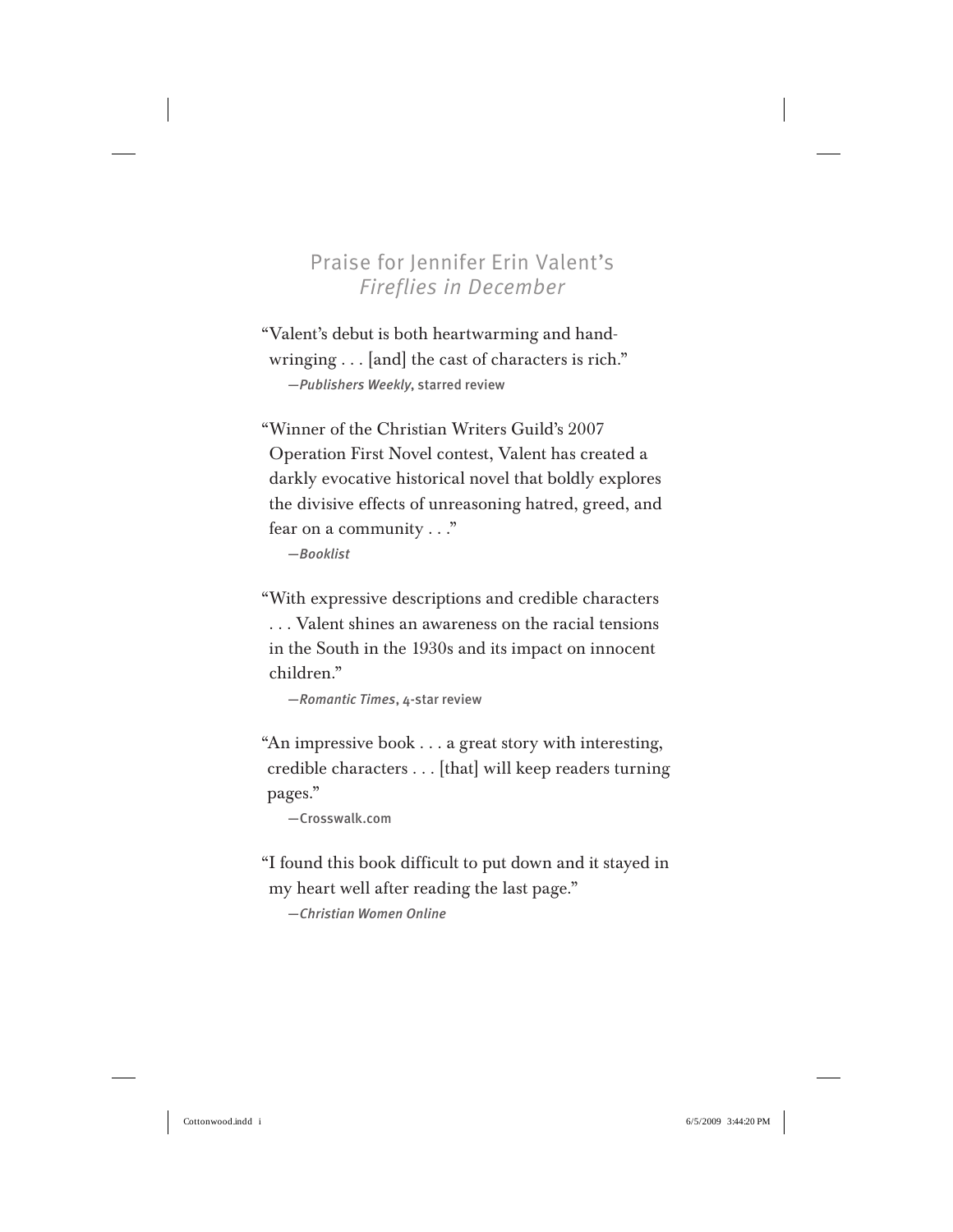" A tight, finely crafted novel that challenges us to root out any hint of prejudice in our own hearts . . ."

—Titletrakk.com

" We're proud of Jennifer, and you're about to learn why. I envy your first look at this new talent. You won't be disappointed."

— Jerry B. Jenkins, *New York Times* best-selling author and owner of the Christian Writers Guild

" Jennifer Erin Valent's debut novel is as sweet and salty as the South itself."

— Jan Watson, award-winning author of the Troublesome Creek series

" *Fireflies in December* is an extraordinary first novel—a pure joy to read."

—Maureen Lang, award-winning author of *Look to the East*

"I love this book! And I cannot wait to see what comes next from Jennifer Erin Valent!"

— Eva Marie Everson, coauthor of the best-selling The Potluck Club series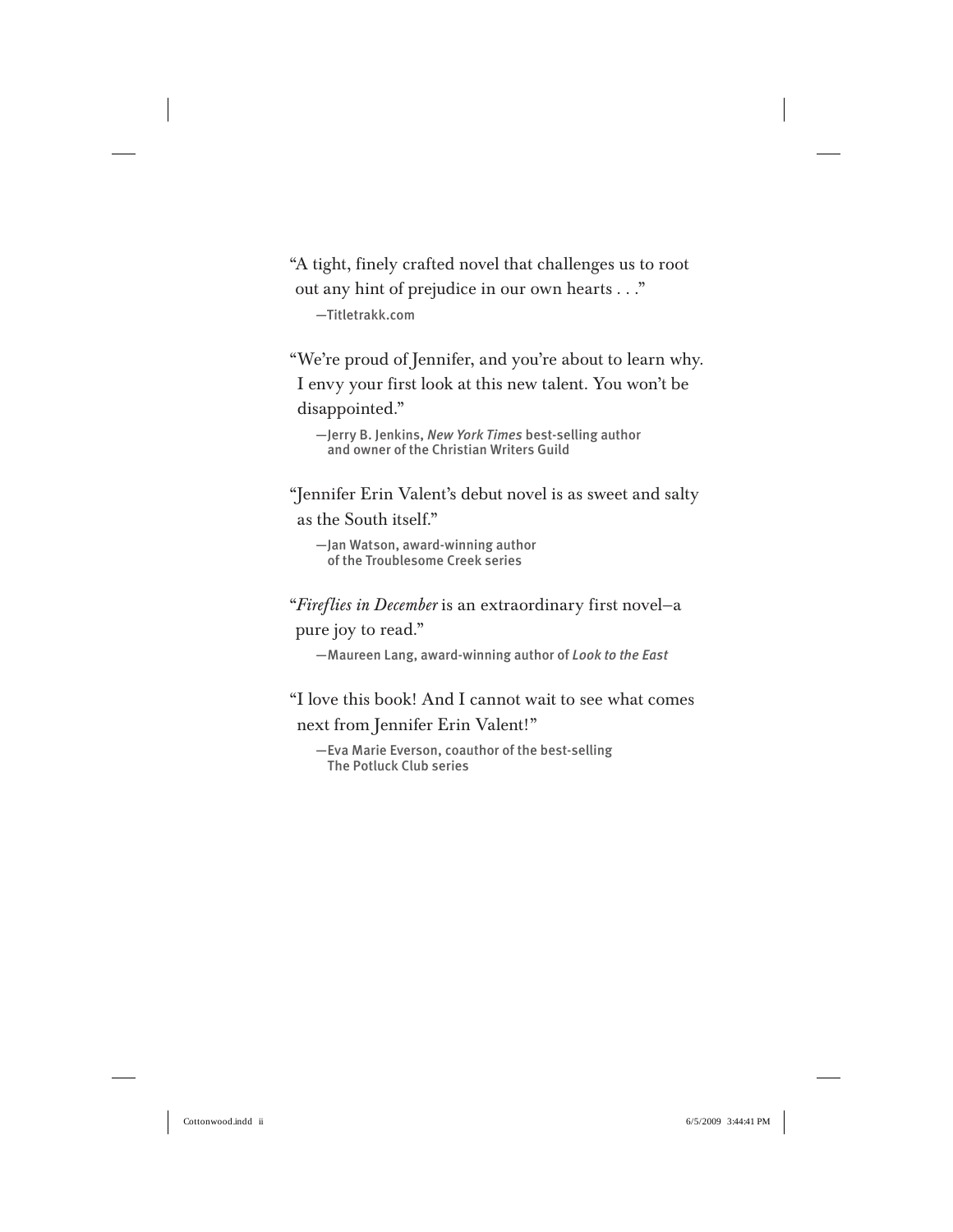# $\epsilon$

### TO MY PARENTS, JOE AND BARBARA VALENT, *for their faith in me.*

AND TO MY SAVIOR *for blessing my faith in Him.*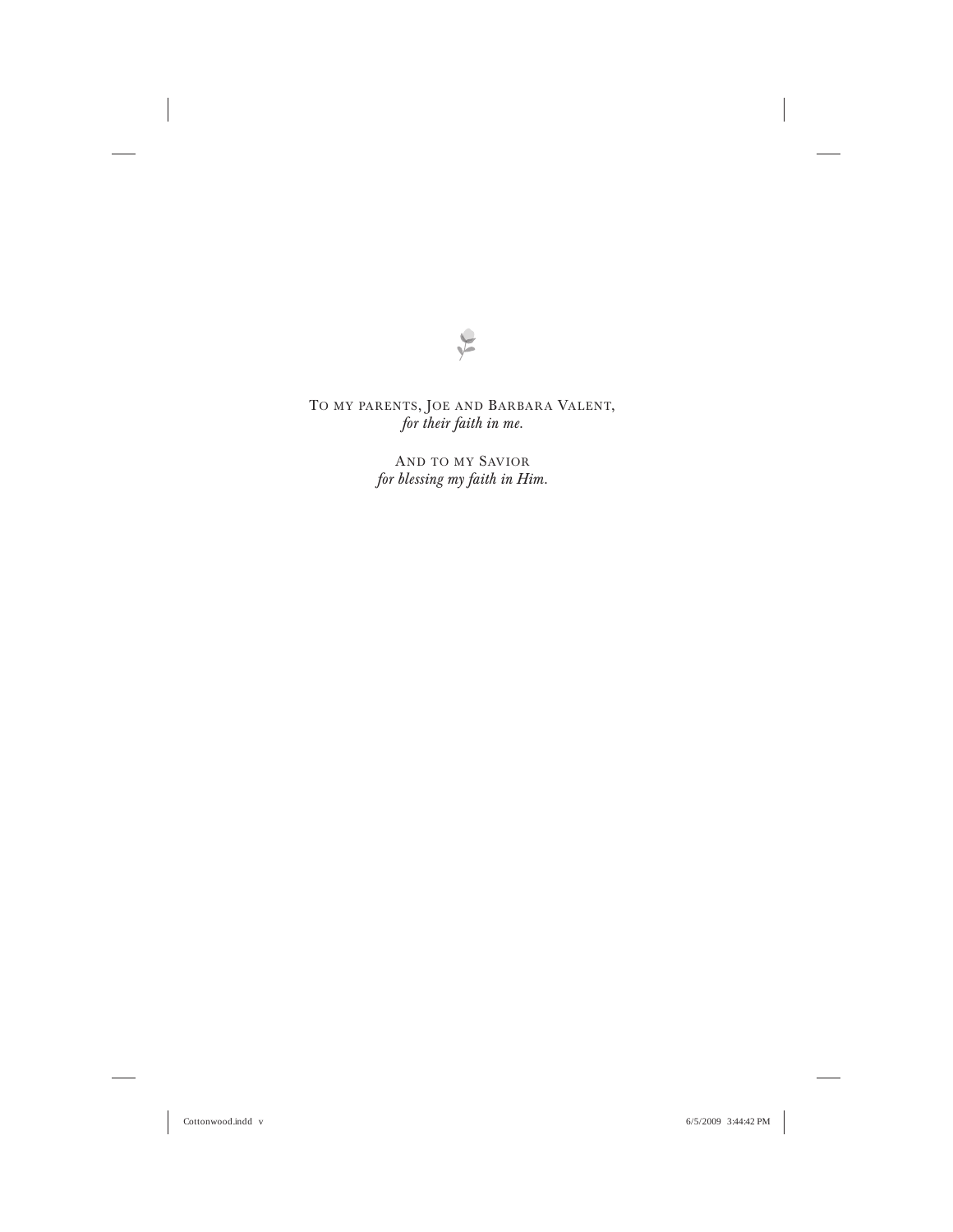## Acknowledgments

I'm blessed to have too many people to thank, but I'll do my best to remember all those who have created a web of support around me. My sincere appreciation goes out to everyone at Tyndale House Publishers for continuing to believe in my work; to Karen Watson for making me feel so welcome at Tyndale; to Stephanie Broene, my gifted acquisitions editor, for caring so much about my characters and stories; to Sarah Mason, my hardworking editor, who never fails to provide the missing pieces to my plotline puzzles; to Babette Rea, my marketing manager, for beautifully displaying my work to the public; to Maggie Rowe, my publicist, for rescuing me from my horrible bios and encouraging America to read my books; to my agent, Wendy Lawton, for guiding me so smoothly through the maze of publishing and giving me so much of her time and wisdom; to Jerry Jenkins and everyone at the Christian Writers Guild for their continued support of my writing; to meteorologist Jim Duncan for answering my spur-of-themoment weather questions; to my parents for never doubting me no matter how crazy my plans sound; to Trish for being more than a sister, for being a friend; to my family for their love and encouragement, especially Ethan, Micah, and Cady—my biggest fans; to Aunt Jan and Rosemary for their tireless prayers; to Grandma and Aunt Donna for so proudly spreading the word about my books; to Corinne and Michelle being my unofficial publicists; to Cristi, Missi, Mel, Amy, Ginny, Lori, Joan, and Karen—my friends and encouragers; to Brian and Stephanie for working with me as I learn to balance two careers at once; and to Austin and Sarah for reminding me how fun life can be.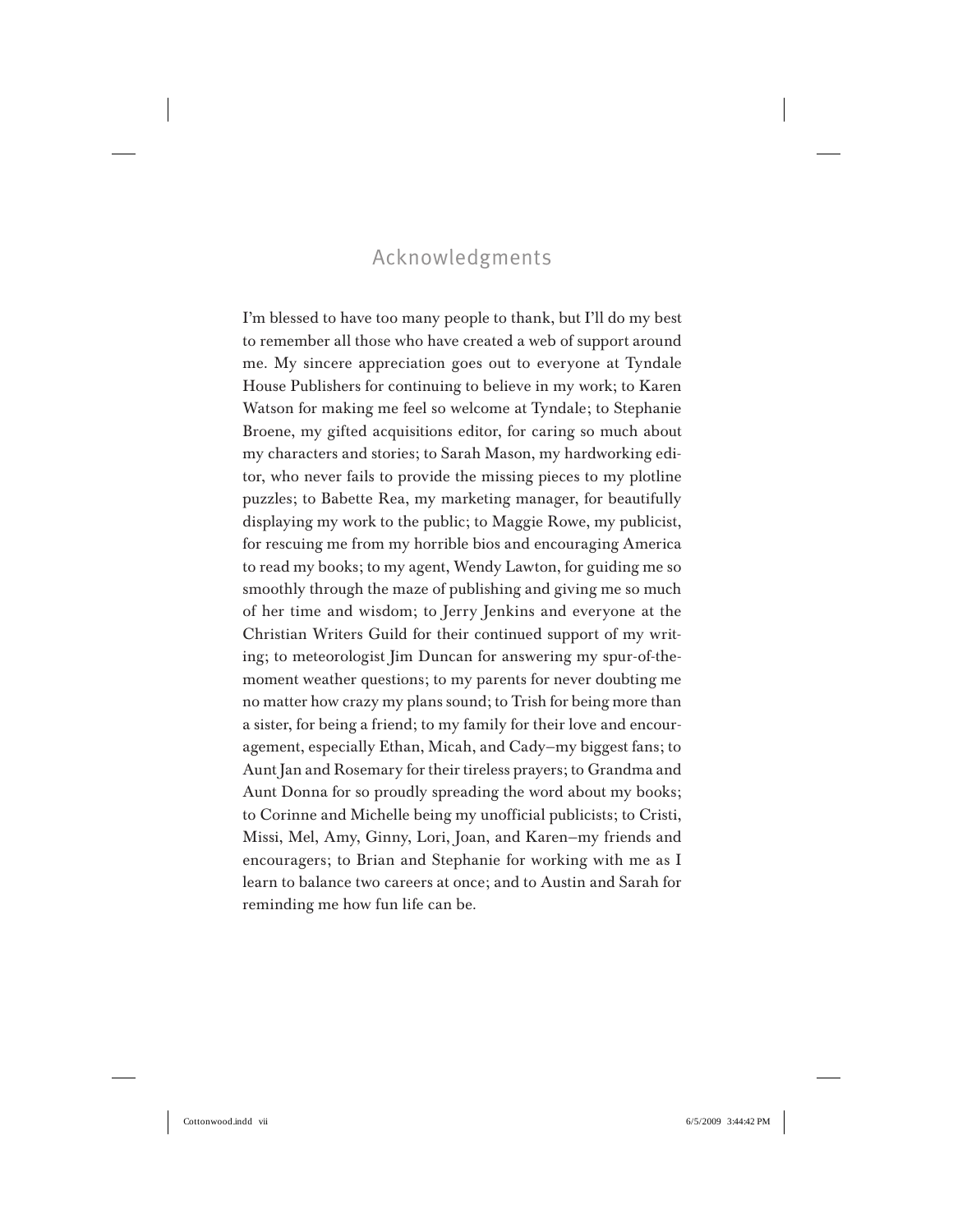

I've heard the dead whisper.

Every time I tell my best friend Gemma that, she frowns at me, says, "There ain't no such thing as ghosts," and then tells me I'm crazy. But I'm not crazy. The dead really can whisper, only it isn't their ghosts that do it. It's the memory of them.

There's a place around the bend from my momma and daddy's house where a stone cross rests beneath a cottonwood tree. That cross is where I first heard the whisper. It's not really a grave so much, but a marker to remind people of what we lost that day. I was only seventeen when we placed that marker there, but it still looks pristine, like it was made just yesterday. Only yesterday was a long time ago, and time has brought a whole lot of changes since—some good and some bad.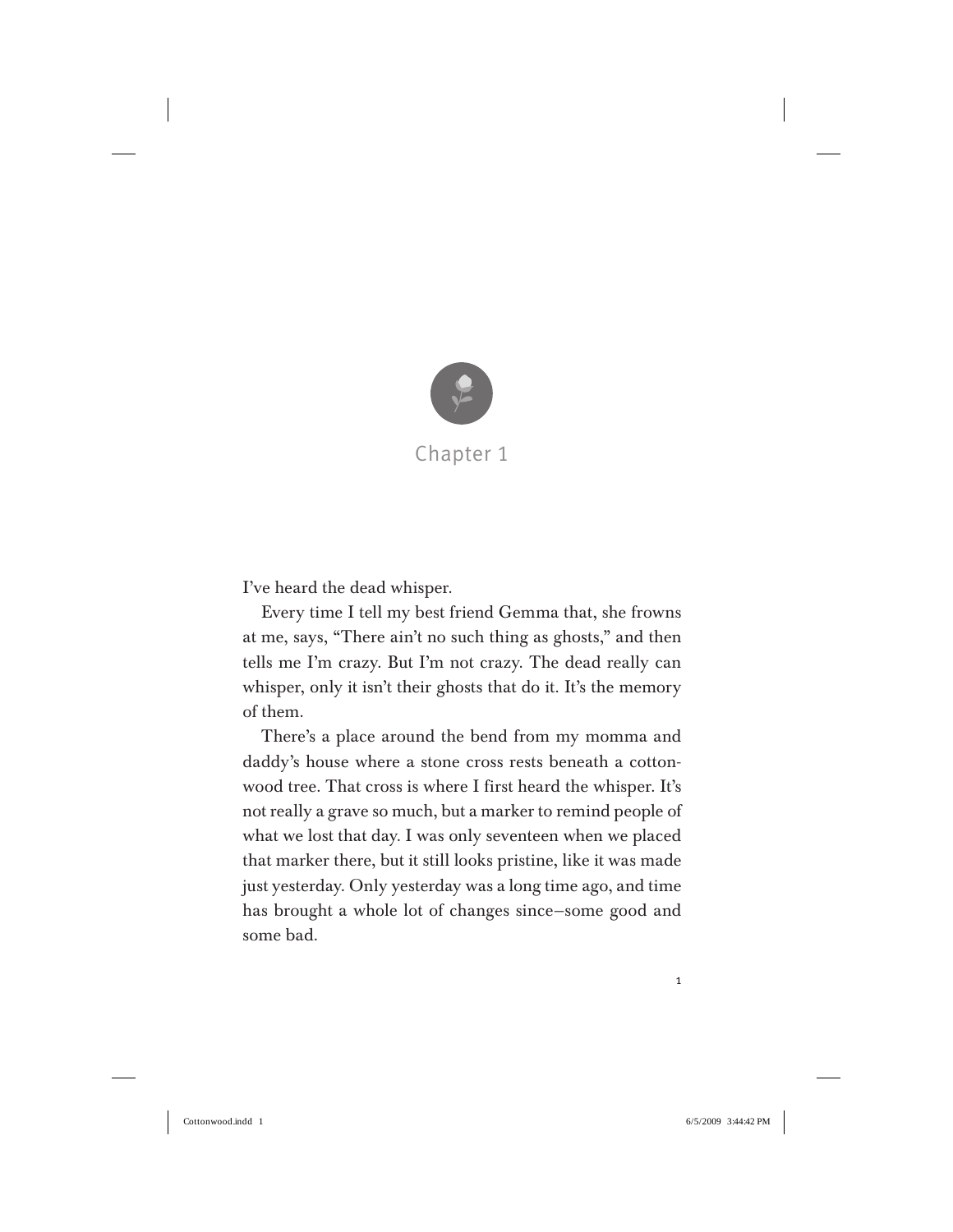And that's just what I was looking for in that summer of 1936 . . . changes.

The last day of the school year saw me and Gemma meeting up at the pharmacy for a soda to celebrate another year of my surviving school. When I got there, she was standing outside the building, swinging her purse by one hand.

"Where you been?" Gemma asked when she caught sight of me. "I've been waitin' ten minutes."

"Teacher took a long time givin' her end-of-year speech. She sure does like to talk."

"Sounds a lot like you."

I wrinkled my nose and gave her a shove, but she was the only person who could talk sharp to me and not get an earful back. We were like sisters, Gemma and me, and the way I figured it, sisters should be able to say near about anything to each other.

We sat down at the pharmacy counter with confidence because Mr. Poppleberry, who ran the place, didn't have a thing against colored people, and he welcomed Gemma in all the time.

"I'm gettin' a job this year," I said determinedly once we were settled with our chocolate sodas. "I'm tired of not havin' money to do things with."

"Where you gonna work? Ain't much open around here these days."

"I'll find somethin'. Everyone in Calloway knows I'm a good worker."

She shook her head. "Work ain't so fun as you think. It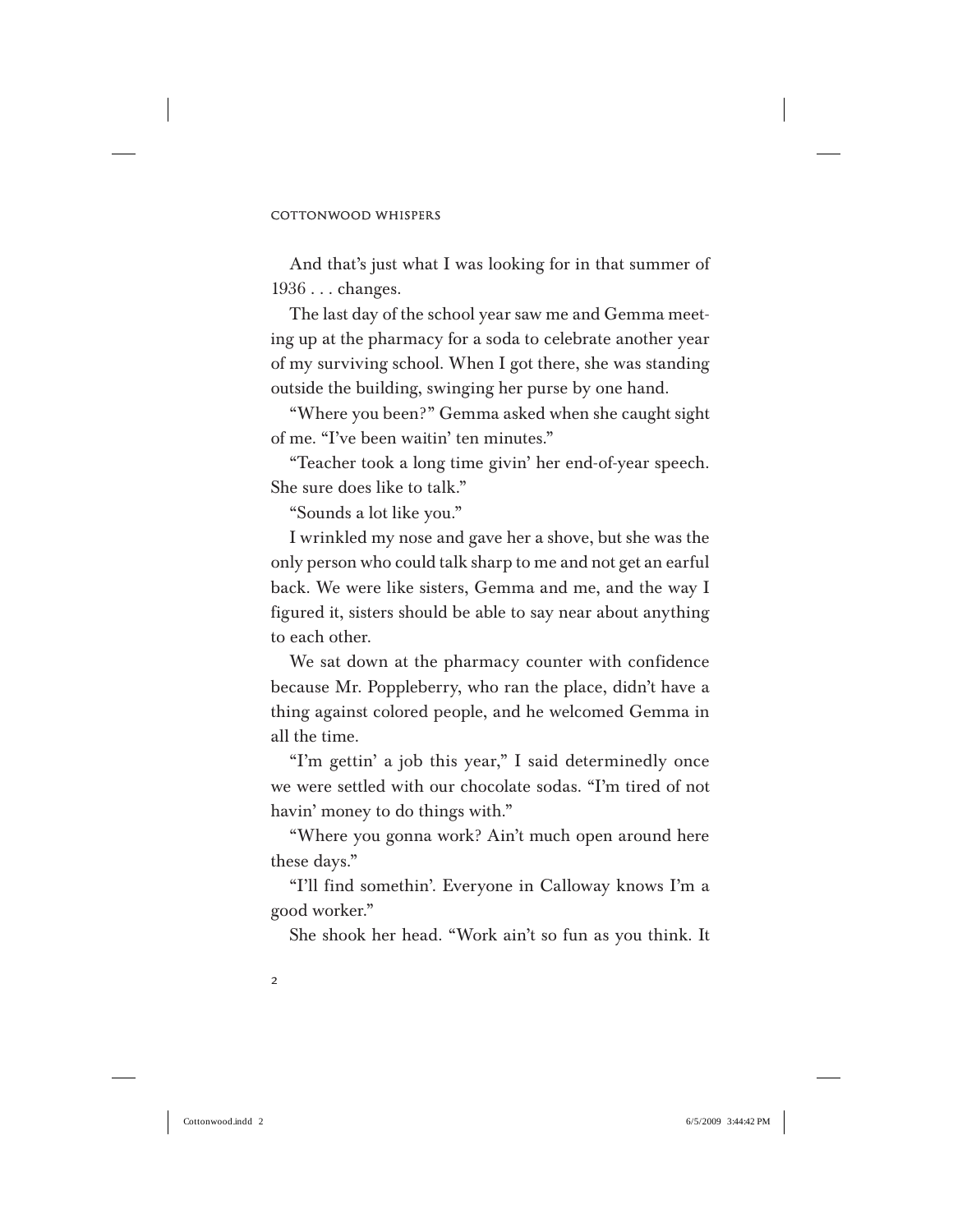ain't all independence and extra pocket change. It gives you backaches and weary bones, too."

"You've only been workin' at the Hadleys' for two months, and you sound like you're old hat at it." I took a long sip of my soda and sighed. "Heck, you get to spend your days in that big old mansion of theirs." I rested my chin on my hand and gave her a sideways glance. "All the same, you won't catch me workin' for no Hadleys. They're just a bunch of uppity do-nothin's."

Gemma shushed me with a kick on my shin, and I gasped, pointing an angry glare her way.

"What'd you do that for?"

She didn't say anything, but I saw her straighten up in her chair a little bit and look up past my head.

"You girls gettin' somethin' cool to drink?" a man's voice asked from behind me. "Sure is a fine day for coolin' off any which way you can."

I spun around in my seat and turned back just as quickly when I saw it was Joel Hadley walking our way. Joel was the youngest son of the Hadley family, but his dangerous reputation belied his twenty-one years. I knew Joel Hadley for a charming scoundrel, and I was disgusted that my endof-school celebration would be marred by his presence.

Gemma smiled at him with an extra twinkle in her eye. "Just givin' Jessie somethin' special. She finished school today."

"Good ol' days," Joel said with a sideways smile. "Seems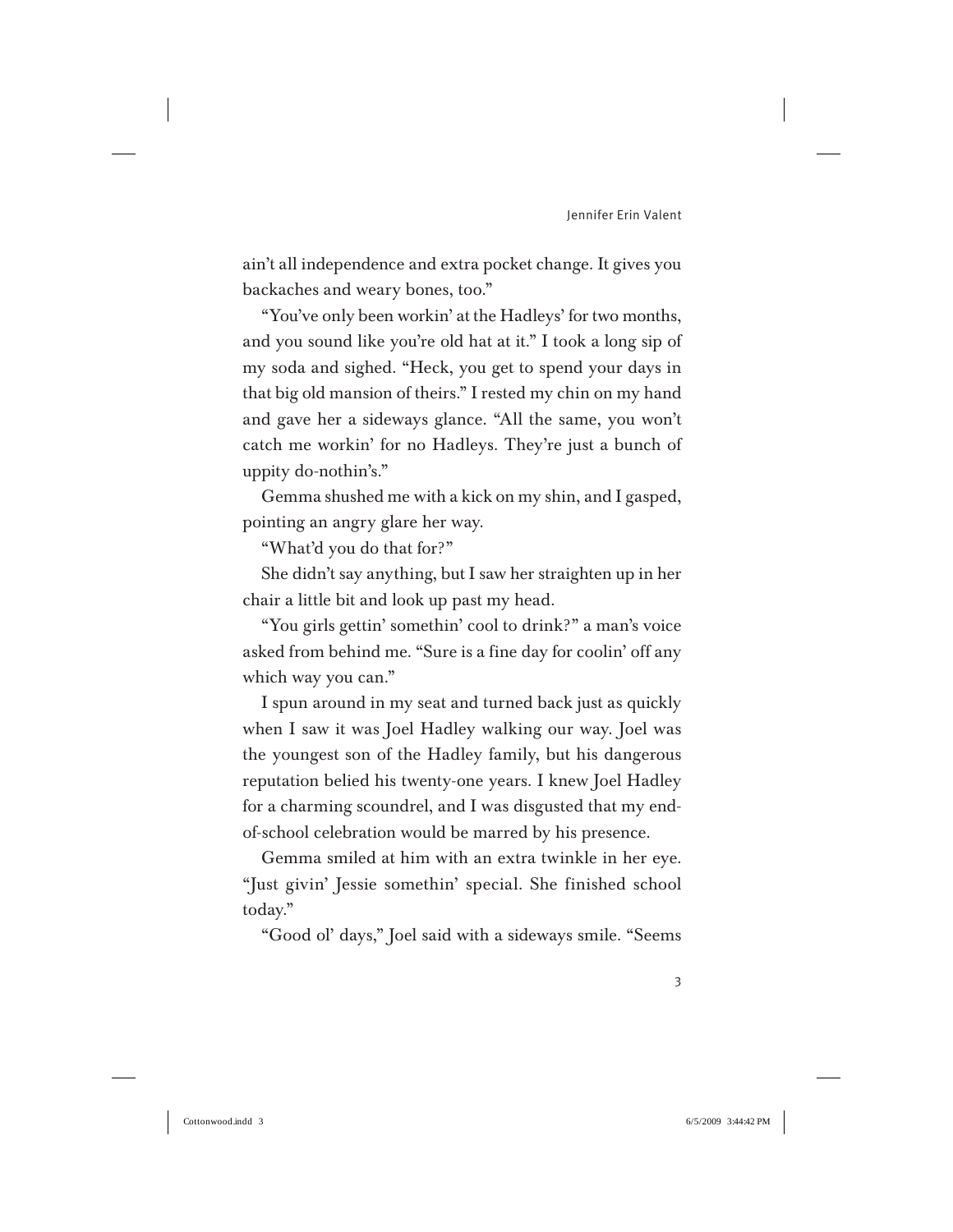a long time ago, all that school stuff. Seem long to you, Gemma?"

"Not so much, Mr. Hadley. I'm not too long out."

Joel patted my head as though I were a five-year-old instead of the almost-seventeen-year-old that I was. I sat up a bit straighter. "You got some business we're keepin' you from, Joel? We don't mean to hold you up or nothin'."

Gemma glared at me so quickly that I barely noticed it between the dumb smiles she kept giving that boy, but I knew it was there all the same.

"Well now, I was just takin' a break from my work. I came on over for some cigarettes and lo and behold, I got an extra treat, seein' such pretty faces."

Charm oozed from his pores far too easily to be natural, and I couldn't believe for the life of me that my wise Gemma could be taken in by such nonsense.

I fingered my straw and avoided looking at either of them. "Guess you'd better get back to the bank, then. Seein' how it's your daddy's bank and all, we'd best not keep you from your work."

Joel eyed me for a minute, slowly rolling a toothpick back and forth in his mouth.

After several seconds, I met that gaze with a forthright one of my own. "You got need of somethin', Joel?" I asked innocently.

"Nope." He stared at me for a minute longer, and I didn't like his look one bit, all narrow-eyed like a rabid fox. I just looked casually back down at my soda, stabbing the cherry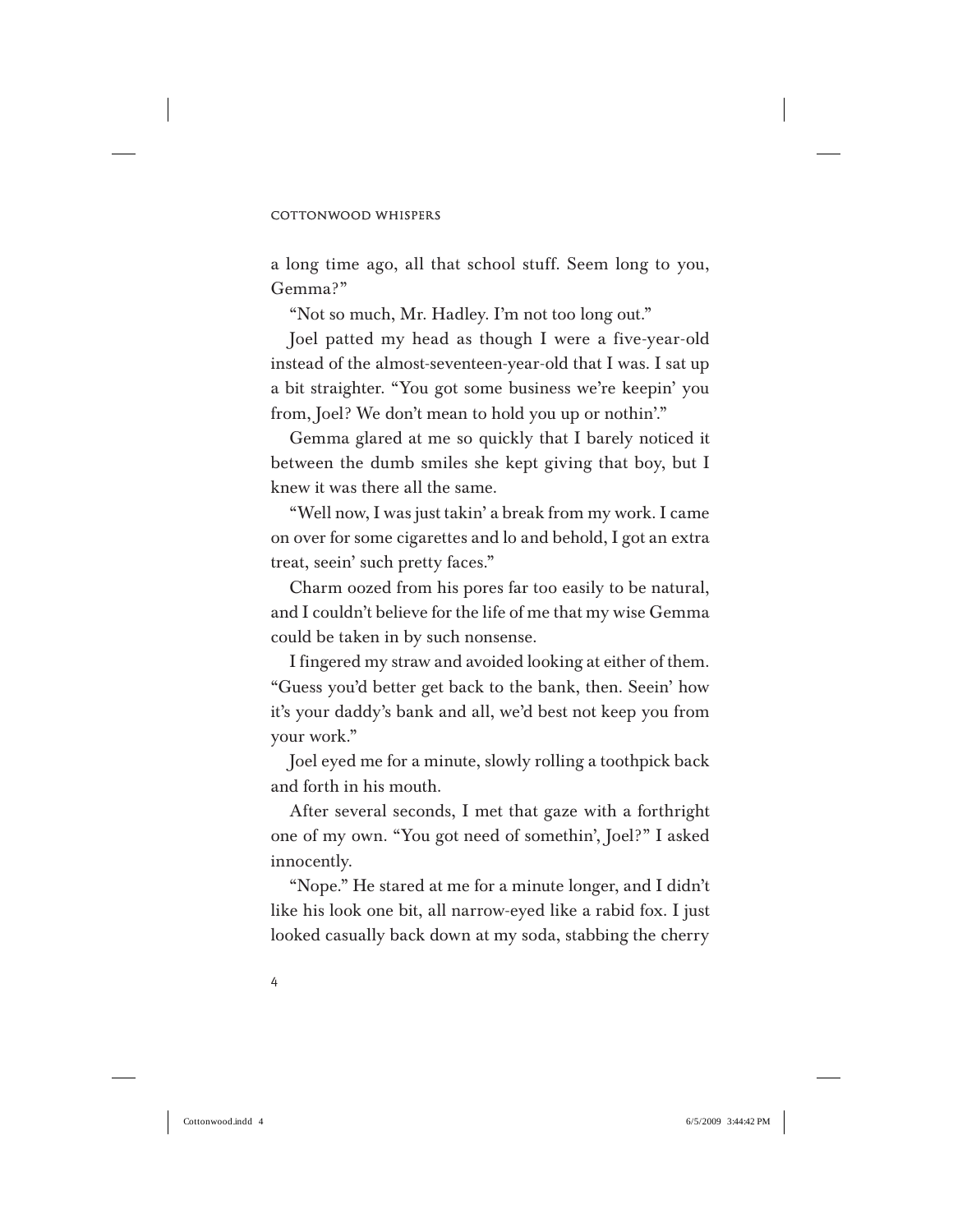at the bottom of the glass. I fished it out and popped it in my mouth like nobody was even there.

Gemma cleared her throat. "Tell Mrs. Hadley we're right grateful for the tub of strawberries she sent home with me yesterday. We all appreciate it, I'm sure." With those words, she turned to me for agreement, nudging me beneath the counter.

As it was, I knew nothing about a tub of strawberries, so I shrugged and said, "S'pose we are. I ain't tried one yet to tell."

I could see by Gemma's face that she thought me rude and undignified, but I was of no mind to give notice to men who put on faces that didn't match their insides. Pretty pictures were all well and good, but if there wasn't a good story behind the picture, it meant nothing. And that's what I thought the whole lot of Hadleys were: just pretty pictures with no meanings.

Joel finally took his eyes off me to reply to Gemma, but his manner toward me remained charmingly hostile, and I was surprised that Gemma didn't notice the coldness he showed me. Or maybe she did, I thought, and she just didn't care. No matter what she thought, she was now giving all her attention to Joel.

He tipped his hat at her and smiled. "Plants are full this year. Don't see any need in lettin' them rot."

Gemma nodded in reply, her docile mood making me doubt her true identity. The Gemma Teague I knew didn't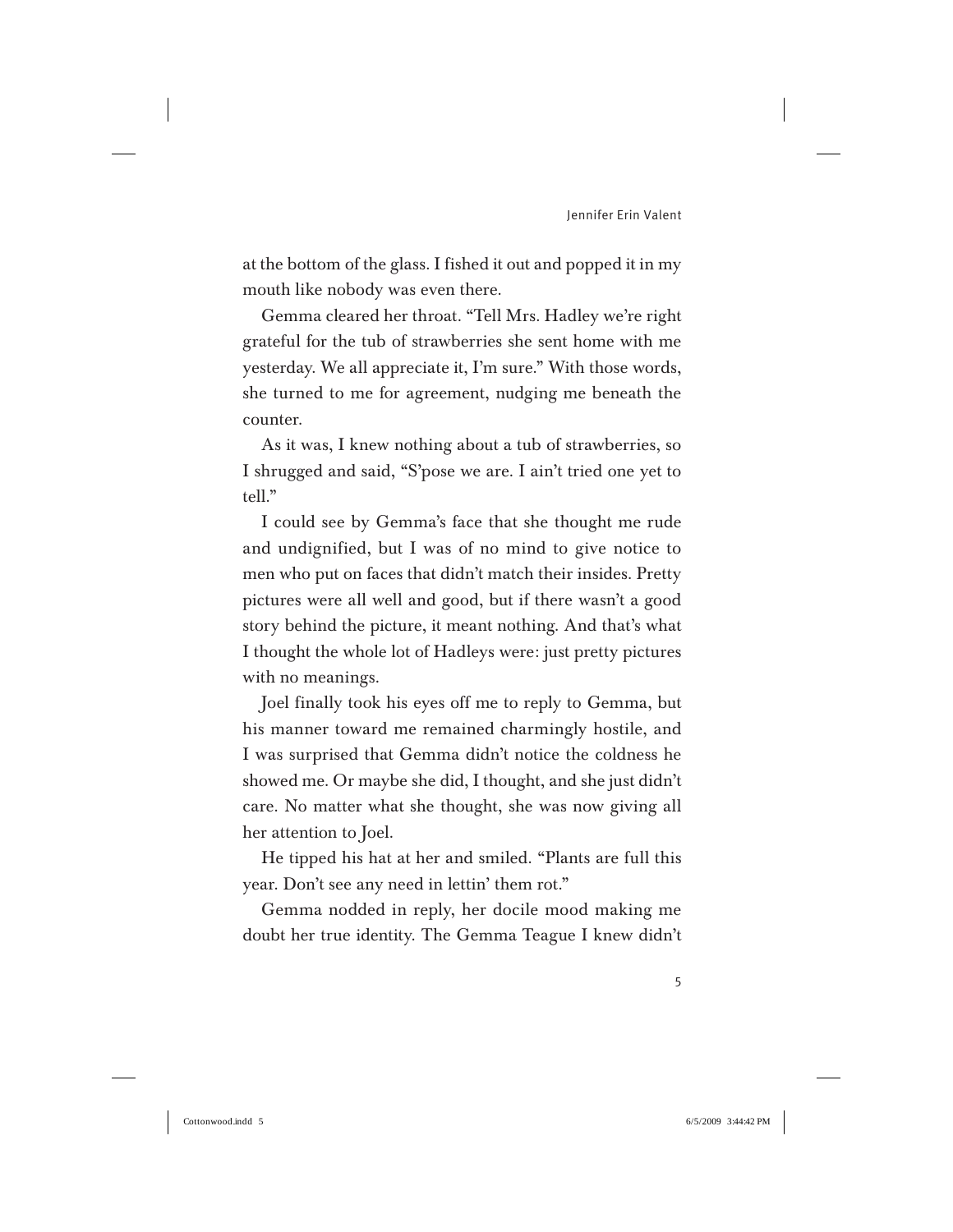get flutters over men and strike fancy poses like she was doing now.

"Well," Joel said, "best get goin'. Time and money wait for no man." He tipped his hat at Gemma again, flashed me a wry sort of grin, and walked off to buy his cigarettes, leaving us to sit in a moment of tense silence.

It was only after Gemma had stirred her soda for about a minute that she looked up at me with chagrin and said, "Iessie, what'd you have to go and do that for?"

"Do what?" I asked, though I knew full well what she meant.

"You was downright rude to Joel Hadley. Downright rude!"

"Me?" I argued. "Did you see the looks he was givin' me? He could've near burned a hole in my skull."

"He had every right to after the way you talked to him. Sakes alive, Jessie, he's a Hadley."

"That make him the king of England or somethin'? I ain't got to bow to Hadleys no more'n I have to bow to Peeboe the milkman. Since when do I got to give people extra respect just for bein' richer than me?"

"That ain't got nothin' to do with it," Gemma said in exasperation, though I could see she wasn't quite sure herself what she meant. "It's just . . . well, I work for them and everythin'."

"Don't mean you gotta worship them."

"I don't!"

"Way you looked at him, a body would think you did."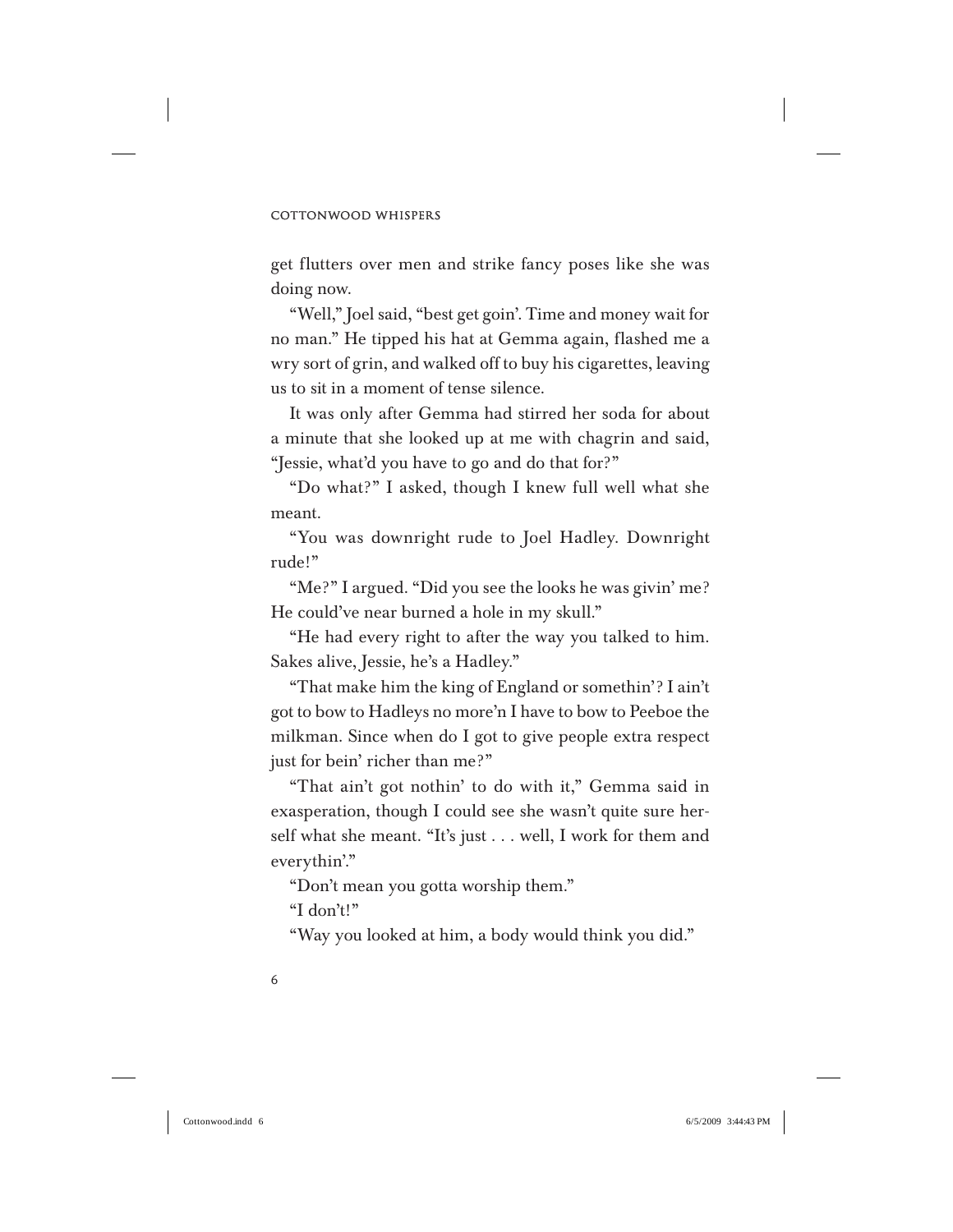"I don't want to talk about it," she said in a huff. "I just don't want to talk about it."

We sat there for a bit in an uncomfortable silence while Gemma slowly sipped her soda, and I wished I hadn't finished mine already so I'd have something to do. I leaned on the counter and tapped a rhythm on it until another thought came to my mind. "He smokes cigarettes too."

 $``S<sub>0</sub>$ ?"

"So? It's a smelly old habit. And Momma always says it's a stumblin' block."

"There ain't no commandment about smokin'."

"There ain't no commandment about tippin' cows, neither," I said abruptly, "but we ain't supposed to do it."

"Luke Talley himself works in the tobacco factory, and you want to marry him."

"But he ain't smokin' it!"

"What's the difference between smokin' it and makin' it for other folks to smoke? Besides, your daddy don't smoke hay in that pipe of his."

I glared at her, not sure which way to go in this argument since I'd only brought it up by fishing for something else to blame Joel Hadley for. I went back to tapping my fingers and avoided looking at her.

Gemma tossed her napkin down and grabbed up her purse. "I don't want to talk about work today," she announced. "I don't want to talk about nothin'."

That's exactly what we did as we walked home. We talked about nothing. We didn't talk about her job or school or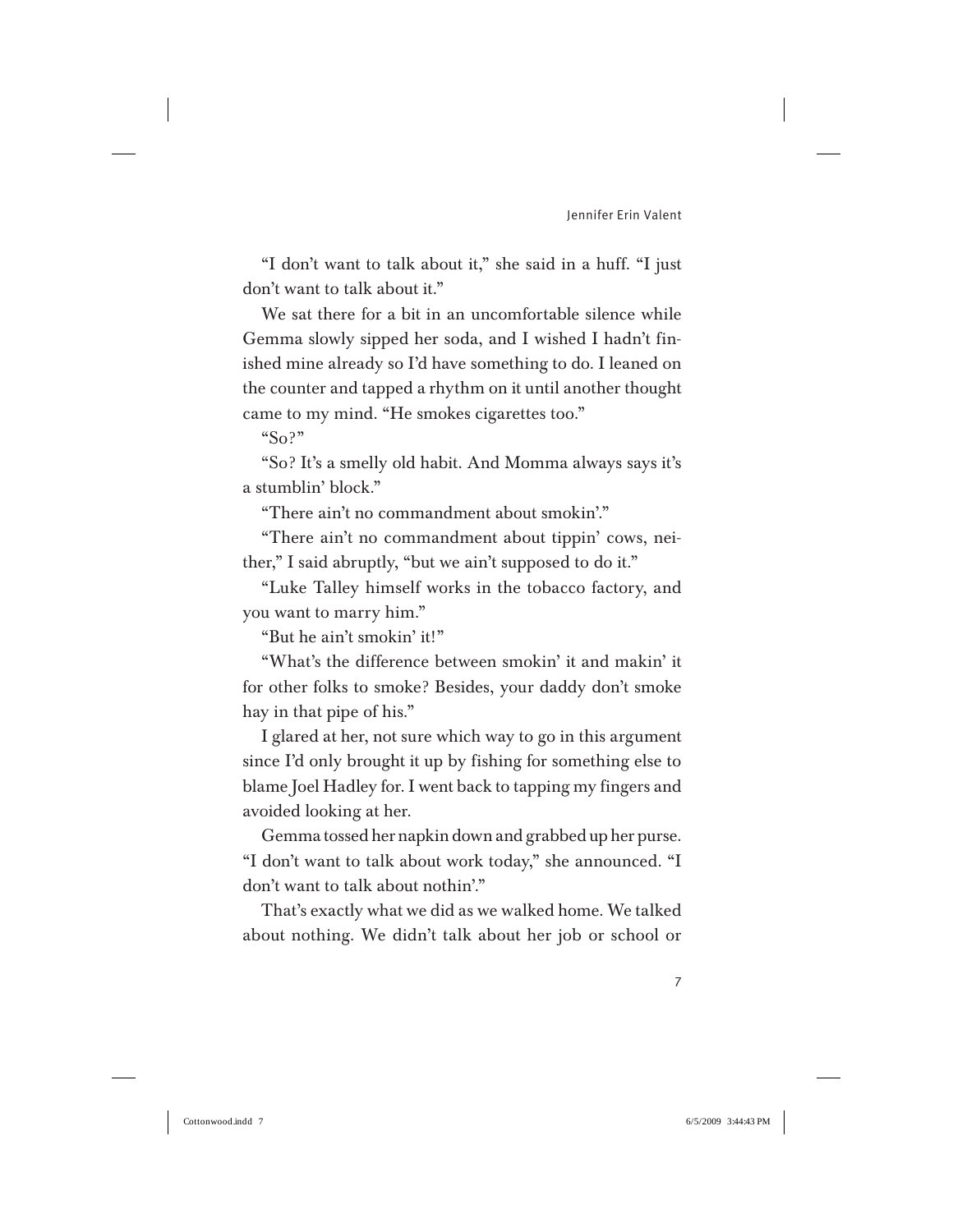anything else. To avoid the tension, I tried thinking of other things, like what I was going to wear to church that Sunday. I thought about asking Gemma if I could borrow her red hair bow, but I wasn't sure I should speak to her about anything just then, much less about something so trivial as a red hair bow.

We often borrowed each other's things for church seeing as how we went to different congregations and the people there wouldn't realize we were swapping. Gemma went to a colored church a few miles down the road. It was a sticking point with me that four years after her momma and daddy died, Gemma still had to stay away from certain places we went to even though she lived with us. But the way Gemma saw it, we weren't going to cure all the world's ills in her lifetime, and the fact that we were at least untouched by violent prejudice lately was advancement enough for her.

"A body's got to wait for change sometimes, Jessie," she said to me once. "We done gone to hell and back just to get rid of the violence, and it's a miracle itself for us to see Calloway at peace with me still livin' at your place, even if some do turn a cold shoulder. I'll take that to my heart and be happy we got this far."

I'd assumed she was likely right, but I still had parts of me tied up in knots over people's strangeness. Nonetheless, I'd had to get used to the fact that Gemma had gone to a different school and a different church and couldn't freely walk into any store in town she wanted to.

I glanced over at her and studied her face, thinking it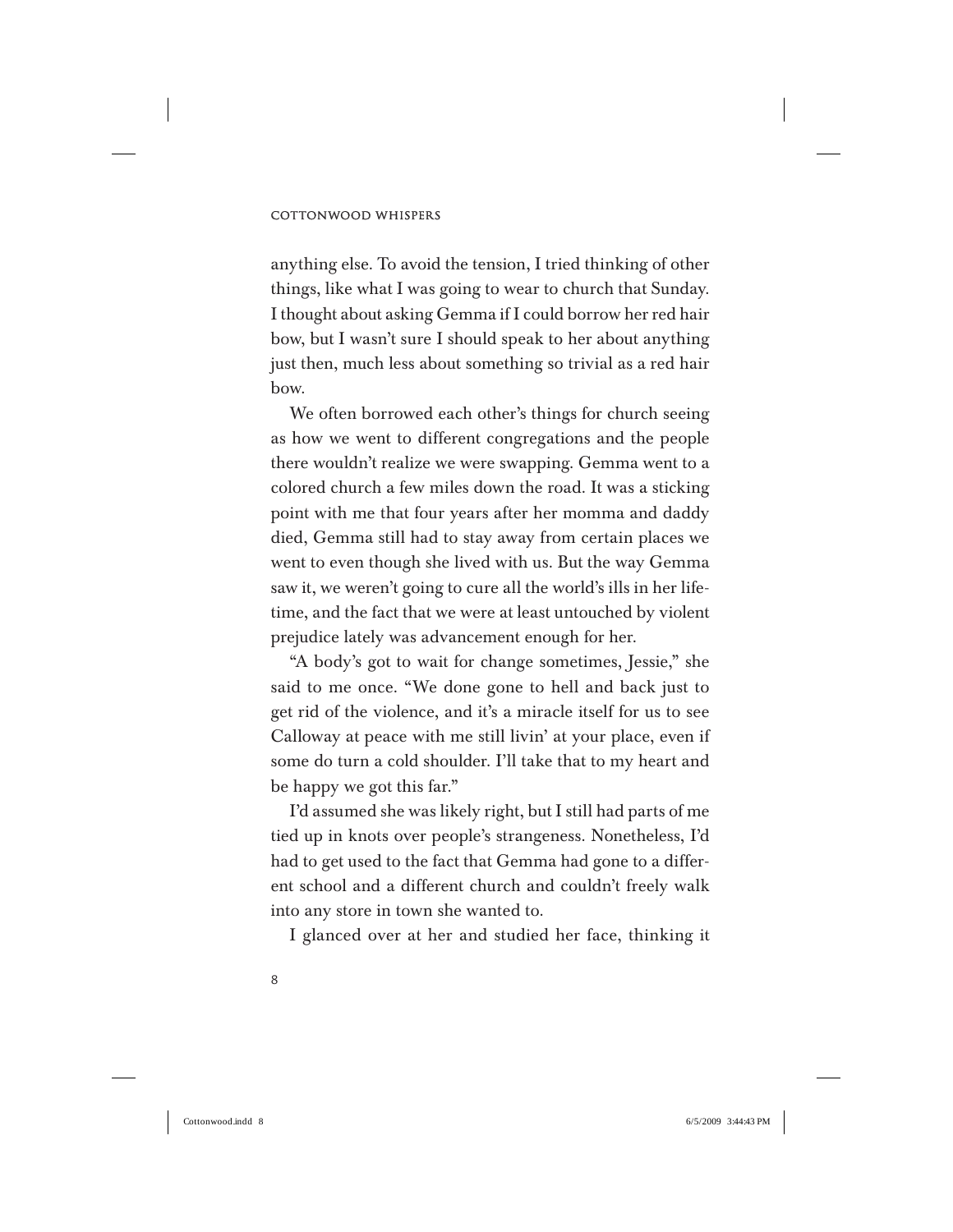didn't look so angry as it had before, so I cleared my throat to get her attention and said, "You wearin' your red hair bow on Sunday?"

"Probably not," she murmured.

"I was thinkin' I'd wear my white dress."

She swung her purse by her side and continued to watch her feet as we walked along, kicking up the dry dust. "Guess you want to wear my bow."

"I was thinkin' on it."

"You can wear it."

We walked on for a couple of minutes in silence before Gemma seemed to decide there weren't any real good reasons for us to keep fighting. She kept looking down at the ground, but her voice got a little lighter when she said, "Guess you think Luke will think you look right pretty in that red bow."

I snapped my head up. "No ma'am, I don't! I just like lookin' nice on Sundays, is all."

Her eyes glittered. "You talk a big talk, but come Sunday, you'll stew over how to wear your hair and whatnot. Just like you always do. And you'll swoon over Luke like always."

"Don't matter none, I told you." I took my own turn to watch the ground, since looking at Gemma only told me she knew how I truly felt despite the lying words I was saying. "Anyhow, Luke wouldn't notice me in a month of Sundays."

"If he did show you attention right now, your daddy'd kill him. You best be happy he don't see you as more than a sister yet."